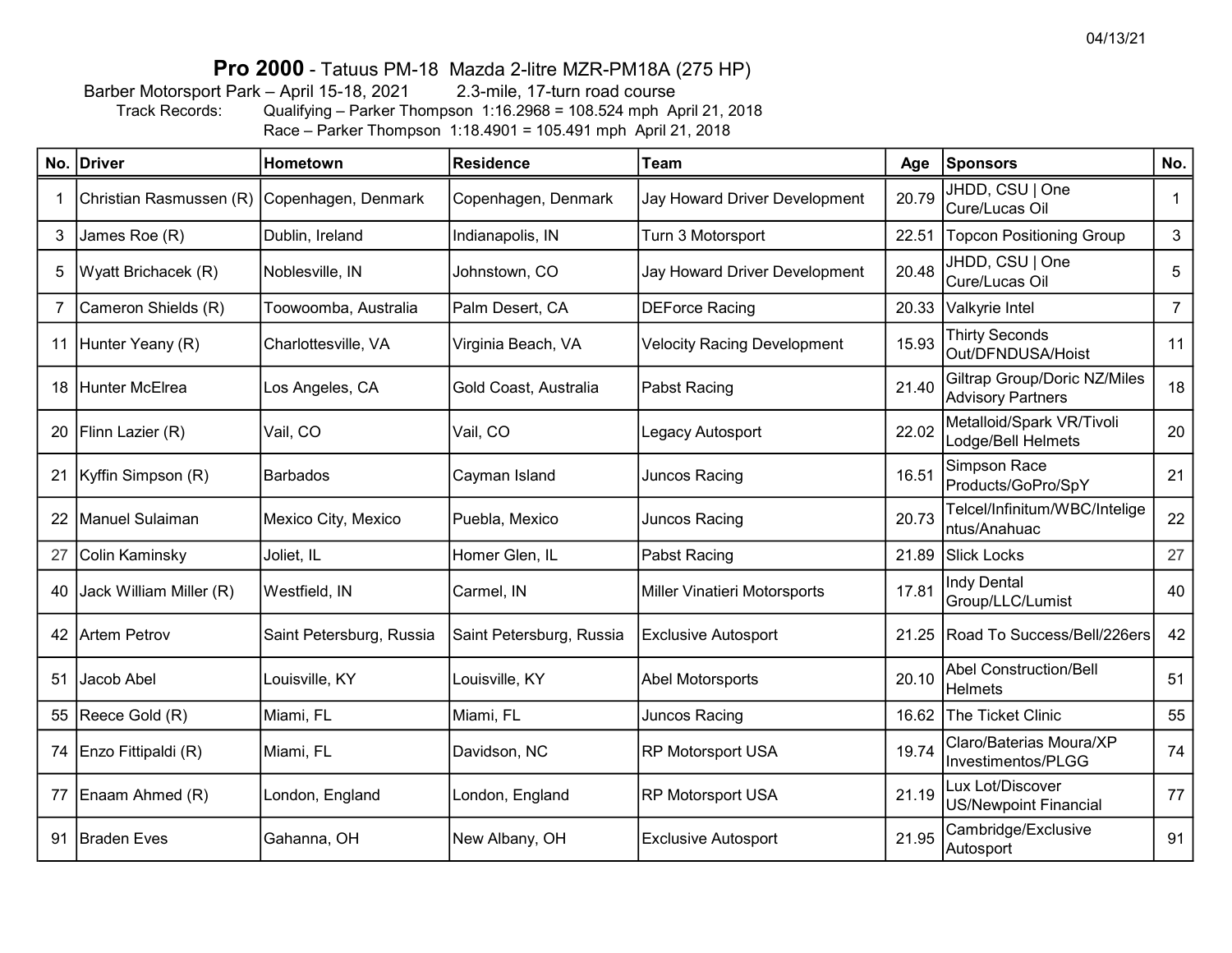#### USF2000 - Tatuus USF-17 powered by the Mazda MZR 2-liter (175 HP)

Track Records: Qualifying – Michael Epps 1:23.009 = 99.748 mph February 25, 2014 01:20.7981 Christian Brooks<br>Race – RC Enerson 1:23.456 = 99.214 mph February 26, 2014 - Spring Training 04/05/21  $Race - RC$  Enerson 1:23.456 = 99.214 mph February 26, 2014

Barber Motorsport Park – April 15-18, 2021

|                | No. Driver               | Hometown              | Residence                                 | Team                                | Age   | <b>Sponsors</b>                                     | No. |
|----------------|--------------------------|-----------------------|-------------------------------------------|-------------------------------------|-------|-----------------------------------------------------|-----|
| $\mathbf 1$    | Ely Navarro (R)          | Las Vegas, NV         | Fishers, IN                               | <b>DEForce Racing</b>               | 16.70 | Lucas Oil School of Racing                          |     |
| $\overline{2}$ | Thomas Nepveu (R)        | Oka, QC, Canada       | Oka, QC, Canada                           | Cape Motorsports                    | 16.64 | Cromwell/Pétrole Bélanger/Home<br>Hardware          |     |
| $\sqrt{3}$     | Evan Stamer (R)          | Maryville, IL         | Glen Carbon, IL                           | Cape Motorsports                    | 19.57 | Ignite Autosport/Margay Racing                      | 3   |
| 4              | Michael d'Orlando        | Hartsdale, NY         | Hartsdale, NY                             | Cape Motorsports                    | 19.11 | <b>Focused Project</b><br>Management/UFC Gym        | 4   |
| $\sqrt{5}$     | Spike Kohlbecker (R)     | St. Louis, MO         | St. Louis, MO                             | Cape Motorsports                    | 18.34 | Ignite Autosport/Raceway<br>Gives/Tierpoint         | 5   |
| $\,6$          | <b>Bijoy Garg</b>        | Stanford, CA          | Atherton, CA                              | Jay Howard Driver Development       | 18.75 | JHDD, CSU   One Cure/Lucas Oil                      | 6   |
| 8              | Jackson Lee (R)          | Indianapolis, IN      | Avon, IN                                  | Jay Howard Driver Development       | 18.61 | Tnemec/Browning<br>Chapman/Spruce Haven             | 8   |
| 9              | Peter Vodanovich (R)     | Auckland, New Zealand | Auckland, New Zealand                     | Jay Howard Driver Development       | 20.19 | Giltrap, Goldwise, Crème<br>Insurance               | 9   |
| 10             | Nolan Siegel             | Palo Alto, CA         | Palo Alto, CA                             | <b>DEForce Racing</b>               | 16.43 | Menlo Ventures/Aero Paint<br>Technologies           |     |
| 11             | <b>Prescott Campbell</b> | Newport Beach, CA     | Oxford, UK                                | <b>DEForce Racing</b>               | 20.26 | Fluid Logic/Valkyrie Intelligence                   |     |
| 12             | Kiko Porto               | Recife, Brazil        | Recife, Brazil                            | <b>DEForce Racing</b>               | 17.63 | Banco Daycoval/Petromega                            |     |
| 16             | Kent Vaccaro (R)         | Plattsburgh, NY       | Burlington, VT                            | <b>Miller Vinatieri Motorsports</b> | 19.29 | <b>Adirondack Radiation Therapy/P1</b><br>Nutrition | 16  |
| 19             | Andre Castro (R)         | New York, NY          | New York, NY                              | Legacy Autosport                    | 22.27 | Metalloid/Marotti Autosport                         |     |
| 20             | <b>Simon Sikes</b>       | Atlanta, GA           | Augusta, GA                               | Legacy Autosport                    | 20.35 | America's Pharmacy Source                           |     |
| 22             | Yuven Sundaramoorthy     | Oconomowoc, WI        | Guilderland, NY                           | Pabst Racing                        | 18.14 | S team Motorsports                                  |     |
| 23             | Jace Denmark (R)         | Phoenix, AZ           | Scottsdale, AZ                            | Pabst Racing                        | 16.79 | <b>Metal Works Custom Fabrication</b>               | 23  |
| 24             | Josh Pierson             | Portland, OR          | Wilsonville, OR                           | Pabst Racing                        | 15.16 | TransUnion/iovation                                 | 24  |
| 29             | Erik Evans (R)           | Atlanta, GA           | Johns Creek, GA                           | <b>Velocity Racing Development</b>  | 17.86 | VRD/Storm & Salvage                                 | 29  |
| 33             | Josh Green               | Mount Kisco, NY       | Mount Kisco, NY                           | Turn 3 Motorsport                   | 18.41 | <b>JHG Investment Fund</b>                          |     |
| 34             | Dylan Christie (R)       | Columbus, OH          | Princeton, NJ                             | Turn 3 Motorsport                   | 17.44 | Turn 3 Motorsports/DCR/Stilo                        |     |
| 44             | <b>Christian Brooks</b>  | Santa Clarita, CA     | Santa Clarita, CA                         | <b>Exclusive Autosport</b>          | 20.54 | Hot Wheels/Chaco Flaco/Bell<br>Helmets              |     |
| 63             | Trey Burke (R)           | Park Ridge, IL        | Alvin, TX                                 | Joe Dooling Autosports              |       | 16.44 Dooling Machine Products Texas                |     |
| 90             | Grant Palmer (R)         | St. Charles, MO       | St. Charles, MO                           | <b>Exclusive Autosport</b>          |       | 20.19 Redline Ace/ND4SPD Car Club                   | 90  |
| 91             | <b>Billy Frazier (R)</b> | Auckland, New Zealand | Pukekohe, New Zealand Exclusive Autosport |                                     | 18.29 | Cambridge Global Services/Giltrap<br>Group          | 91  |
| 92             | Matt Round-Garrido       | Stourbridge, England  | Westfield, IN                             | <b>Exclusive Autosport</b>          |       | 20.96 Indigo Medical Exclusive Autosport            |     |
| 99             | Myles Rowe (R)           | Powder Springs, GA    | New York, NY                              | Force Indy                          |       | 20.82   Force Indy                                  | 99  |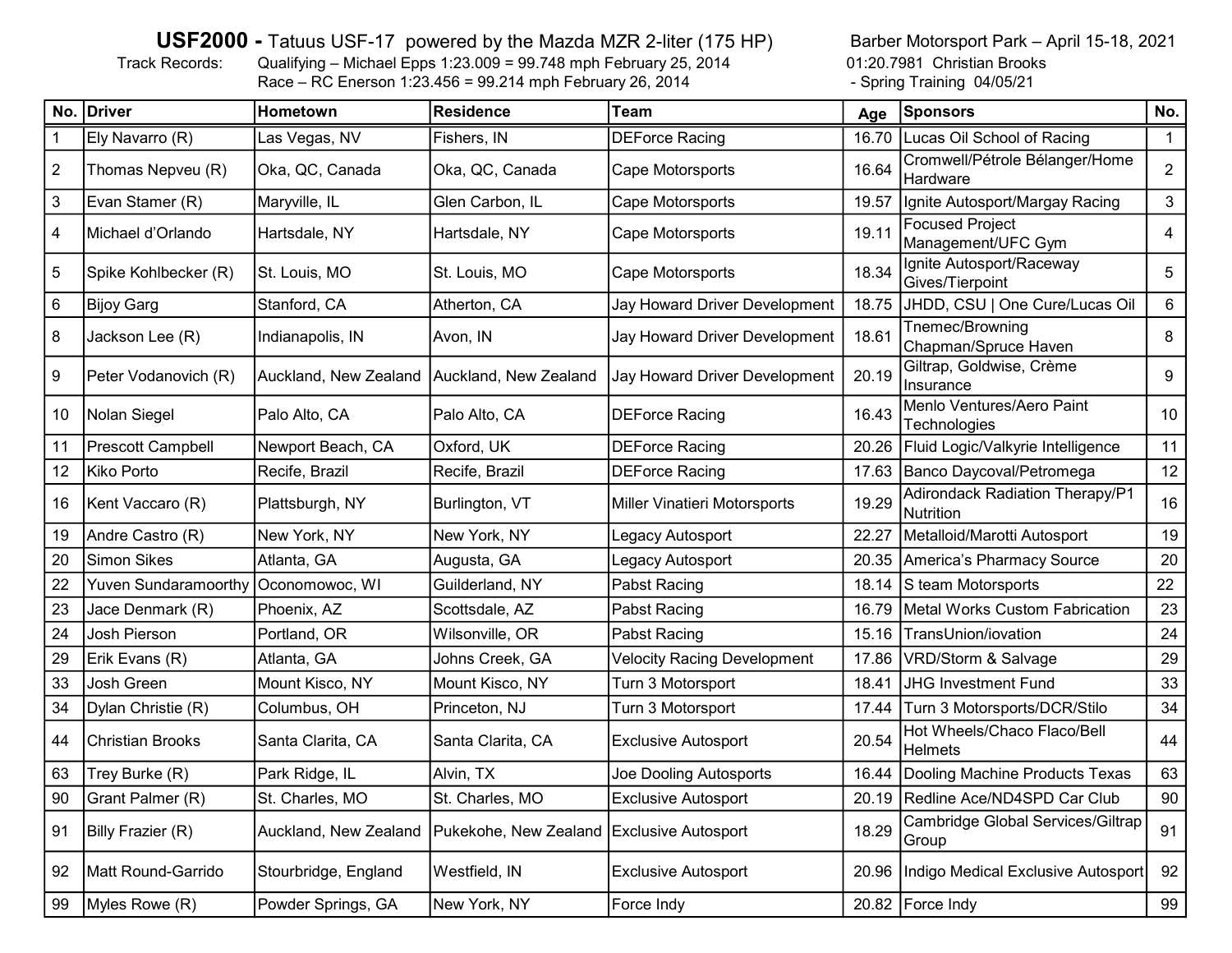04/09/21

## Indy Lights - Dallara IL-15 AER 2-liter I-4 turbocharged (450 HP)

Barber Motorsport Park – April 15-18, 2021 2.3-mile, 17-turn road course<br>Track Records: Qualifying – Spencer Pigot 1:12.3865 = 114.386 mph Apri

Track Records: Qualifying – Spencer Pigot 1:12.3865 = 114.386 mph April 24, 2015 01:12.3418 David Malukas  $Race - Sean Rayhall 1:13.8312 = 112.148 mph April 25, 2015$ 

210+ mph (speedways)

|    | No. Driver             | Hometown                        | <b>Residence</b>                        | <b>Team</b>                              | Age   | Sponsors                                                           | No.            |
|----|------------------------|---------------------------------|-----------------------------------------|------------------------------------------|-------|--------------------------------------------------------------------|----------------|
| 2  | Sting Ray Robb (R)     | Payette, ID                     | Payette, ID                             | Juncos Racing                            | 19.61 | Sekady Capital/Goodheart-Firehouse<br>Animal Centers               | $\overline{2}$ |
| 5  | Alex Peroni (R)        | Hobart, Australia               | Tranmere, Australia                     | <b>Carlin</b>                            |       | 21.38 Blundstone/Tasmania/RDM Fast Ferries                         | 5              |
|    | Christian Bogle (R)    | Covington, LA                   | Covington, LA                           | Carlin                                   |       | 20.11   Pelican Energy                                             | 7              |
|    | Antonio Serravalle (R) | Toronto, Canada                 | Unionville, Canada                      | Pserra Racing/AS Promotions              | 18.57 | LedgeMark Homes LivGreen/Tycoon<br>Capital Limited                 | 11             |
| 17 | Devlin DeFrancesco (R) | Miami, FL                       | Miami, FL                               | Andretti Steinbrenner Autosport          |       | 21.24   PowerTap Dallara                                           | 17             |
|    | Benjamin Pedersen (R)  | Copenhagen, Denmark Seattle, WA |                                         | Global Racing Group w/HMD<br>Motorsports | 21.93 | DirtFish/Bell Helmets/The Heart of<br>Racing/Colibri Capital       | 24             |
| 26 | Linus Lundqvist (R)    | Stockholm, Sweden               | Stockholm, Sweden./<br>Indianapolis, IN | Global Racing Group w/HMD<br>Motorsports | 22.06 | <b>HPD/Global Racing Group/FX</b><br>Airguns/Paytrim/JULA          | 26             |
|    | Robert Megennis        | New York, NY                    | New York, NY                            | Andretti Autosport                       |       | 21.11 Andretti Autosport Dallara                                   | 27             |
|    | 28   Kyle Kirkwood (R) | Jupiter, FL                     | Jupiter, FL                             | Andretti Autosport                       | 22.49 | Road to Indy/Cooper Tires/Construction<br>Contractors Club Dallara | 28             |
| 51 | <b>Toby Sowery</b>     | Cambridge, England              | Cambridge, England                      | Juncos Racing                            |       | 24.79   m-start/Kumpf                                              | 51             |
| 59 | Nikita Lastochkin (R)  | Moscow, Russia                  | Los Angeles, CA                         | HMD Motorsports                          |       | 30.95 Russkaya Mekhanika                                           | 59             |
| 68 | Danial Frost (R)       | Singapore                       | Miami, FL                               | Andretti Autosport                       |       | 19.49   DEN-JET Dallara                                            | 68             |
| 79 | David Malukas          | Chicago, IL                     | Chicago, IL                             | HMD Motorsports                          |       | 19.55 HMD Trucking                                                 | 79             |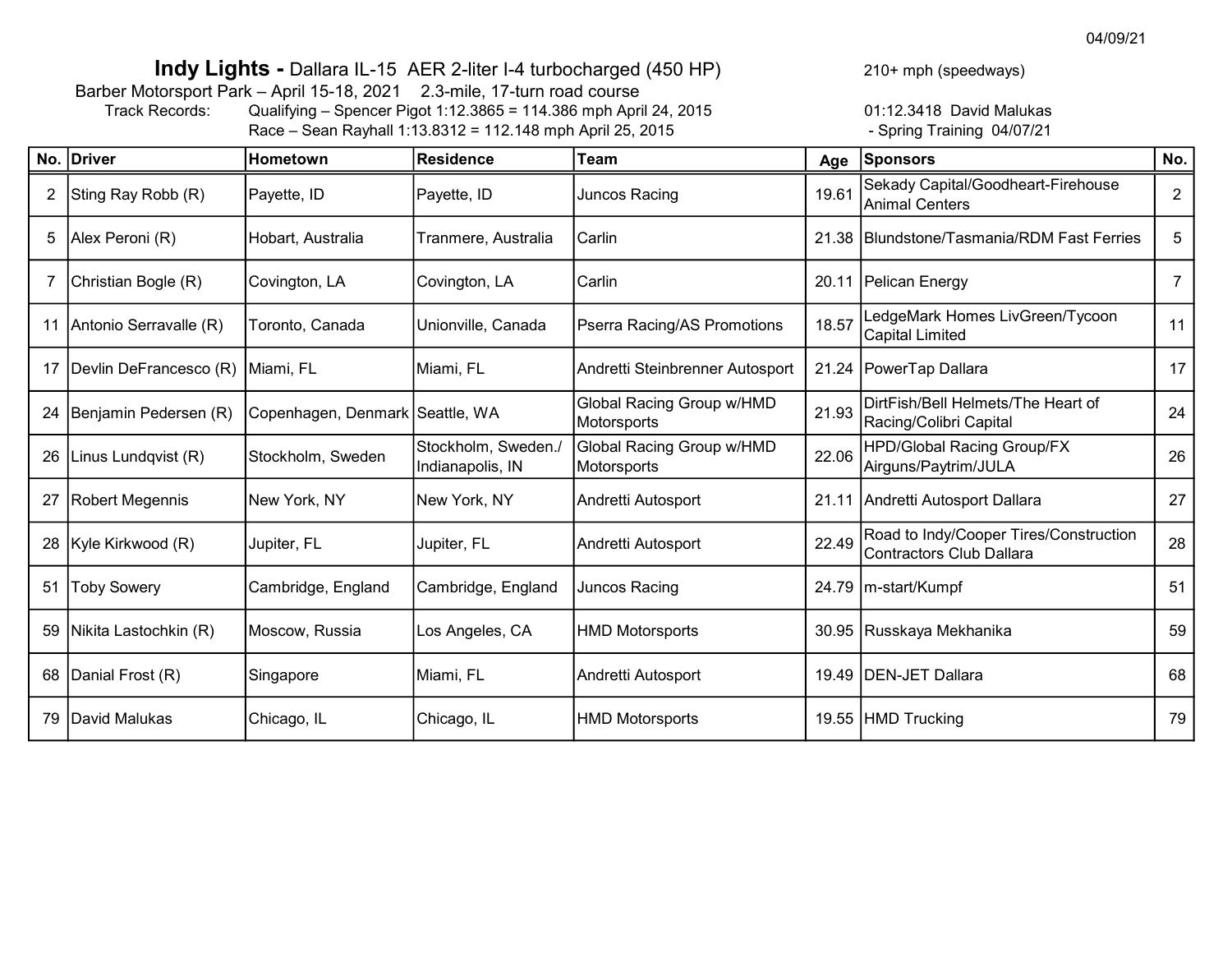# Porsche Sprint Cup Challenge North America Championship - USAC

Barber Motorsport Park – April 15-18, 2021 2.3-mile, 17-turn road course

01:25.895 Roman De Angelis (GT3) 2018

|                | Car | <b>Driver</b>              | <b>Hometown</b>      | <b>Team</b>                     | <b>Class</b>    | Pit no.         | Car <sub>l</sub> |
|----------------|-----|----------------------------|----------------------|---------------------------------|-----------------|-----------------|------------------|
| $\mathbf 1$    |     | <b>Michael McCarthy</b>    | Madison, WI          | <b>Kelly-Moss Road and Race</b> | <b>PLATINUM</b> | 7a              | 7                |
| $\overline{2}$ | 17  | Dan Sibille                | Chattanooga, TN      | <b>ACI Motorsports</b>          | <b>PLATINUM</b> | 13a             | 17               |
| 3              | 23  | <b>Fred Kaimer</b>         | Austin, TX           | <b>TOPP Racing</b>              | <b>PLATINUM</b> | 11a             | 23               |
| $\overline{4}$ | 43  | <b>Mark Kvamme</b>         | Nashport, OH         | <b>JDX Racing</b>               | <b>PLATINUM</b> | 9a              | 43               |
| 5              | 48  | <b>David Brule</b>         | Channingm, MI        | <b>Kelly-Moss Road and Race</b> | <b>PLATINUM</b> | 7b              | 48               |
| 6              | 61  | <b>Thomas Herb</b>         | Barrington, IL       | <b>Fall-Line Motorsports</b>    | <b>PLATINUM</b> | 12a             | 61               |
| $\overline{7}$ | 311 | <b>Frank Vitiello</b>      | Loveland, CO         | <b>JDX Racing</b>               | <b>PLATINUM</b> | 9 <sub>b</sub>  | 311              |
| 8              | 4   | <b>Tim Kezman</b>          | Franksville, WI      | <b>Fall-Line Motorsports</b>    | <b>GOLD</b>     | 12 <sub>b</sub> | $\overline{4}$   |
| 9              | 6   | Rob Lorndale               | McLean, VA           | <b>TPC Racing</b>               | <b>GOLD</b>     | 16 <sub>b</sub> | 6                |
| 10             | 16  | <b>Pedro Torres</b>        | Wellington, FL       | <b>TPC Racing</b>               | <b>GOLD</b>     | 16a             | 16               |
| 11             | 52  | <b>Kurt Fazekas</b>        | Fort Myers Beach, FL | <b>Kelly-Moss Road and Race</b> | <b>GOLD</b>     | 8               | 52               |
| 12             | 99  | <b>Scott Zdanis</b>        | Miami Beach, FL      | <b>MGM Motorsports</b>          | <b>GOLD</b>     | 11 <sub>b</sub> | 99               |
| 13             | 981 | <b>Grant Talkie</b>        | Sarasota, FL         | <b>Vortex Motorsport</b>        | <b>GOLD</b>     | 15              | 981              |
| 14             | 5   | <b>Michael Martin</b>      | Union, KY            | <b>Zotz Racing</b>              | <b>SILVER</b>   | 19              | 5                |
| 15             | 15  | <b>Tim Horrell</b>         | Coral Springs, FL    | RS <sub>1</sub>                 | <b>SILVER</b>   | 17 <sub>b</sub> | 15               |
| 16             | 28  | <b>Ben Waddell</b>         | Loveland, CO         | <b>JDX Racing</b>               | <b>SILVER</b>   | 10              | 28               |
| 17             | 38  | <b>Billy Van Ginkel</b>    | Peninsula, OH        | <b>ACI Motorsports</b>          | <b>SILVER</b>   | 13 <sub>b</sub> | 38               |
| 18             | 39  | <b>Daniel Espinosa</b>     | Los Angeles, CA      | <b>Carrus Callas Raceteam</b>   | <b>SILVER</b>   | 21              | 39               |
| 19             | 57  | <b>Juan Pablo Martinez</b> | Key Biscayne, FL     | RS <sub>1</sub>                 | <b>SILVER</b>   | 17a             | 57               |
| 20             | 64  | <b>Paul Mitchell</b>       | Dryden, MI           | <b>NOLASPORT</b>                | <b>SILVER</b>   | 22              | 64               |
| 21             | 87  | <b>William Tally</b>       | Athens, GA           | <b>ACI Motorsports</b>          | <b>SILVER</b>   | 14              | 87               |
| 22             | 619 | <b>Roland Krainz</b>       | Brookfield, CT       | DeMan Motorsport                | <b>SILVER</b>   | 18              | 619              |
| 23             | 718 | <b>Mihail Mihaylov</b>     | Elmhurst, IL         | <b>Regal Motorsport</b>         | <b>SILVER</b>   | 20              | 718              |

Platinum - Porsche 991.2 GT3 Cup - 2017-2020 Porsche 991 GT3 Cup Gen 2 - 4L - 485 bhp at 8500 rpm Gold - Porsche 991.1 GT3 Cup - 2014-2016 Porsche 991 GT3 Cup Gen 1 - 3.8L - 460 bhp at 7500 rpm Silver - 718 Cayman GT4 Clubsport - 2019-2021 Porsche 718 Cayman Clubsport - 3.8L - 425 bhp at 7500